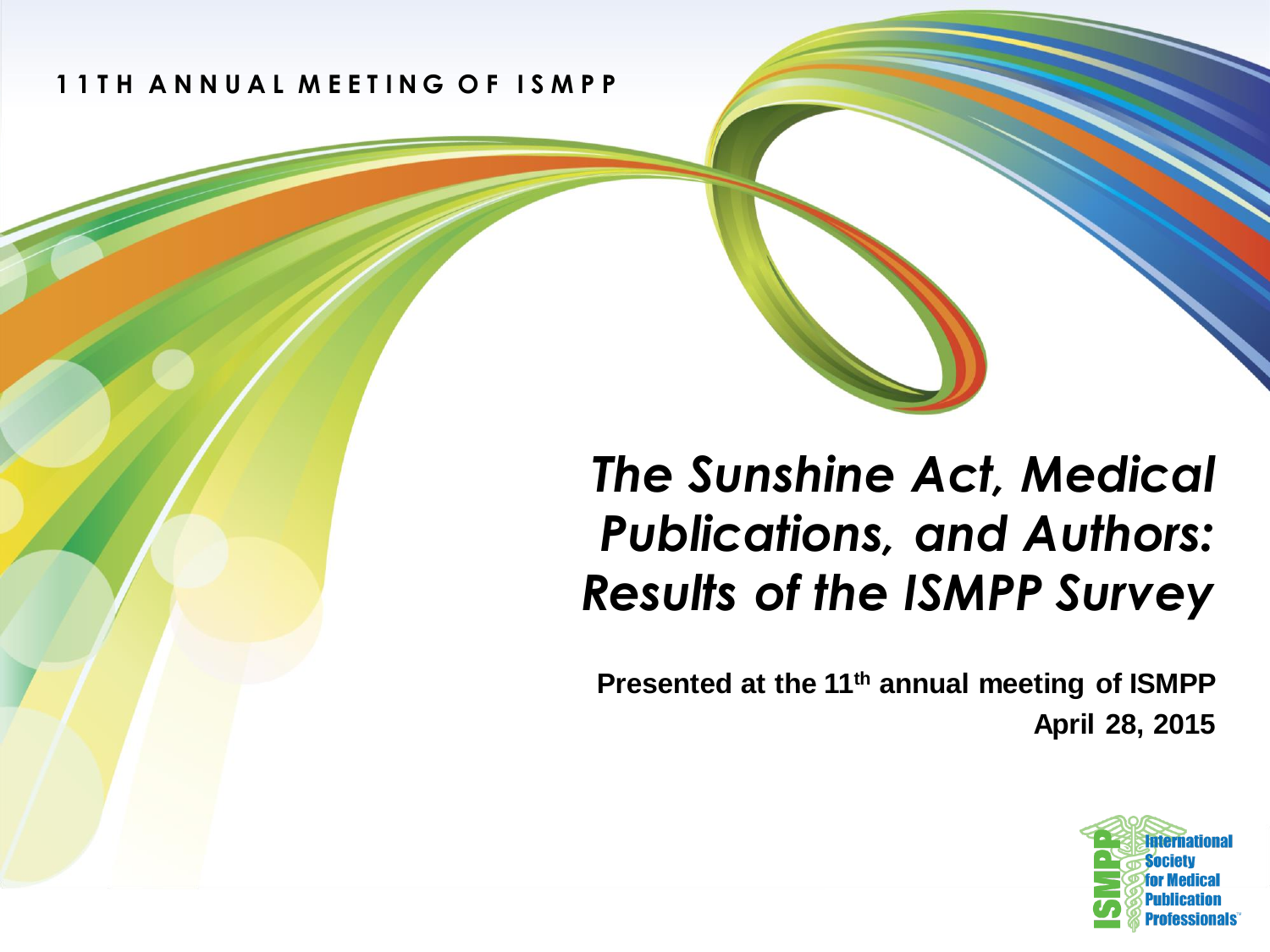### **Panelists: ISMPP Sunshine Act Taskforce**

- **Angela Cairns, BSc, CMPP**
	- *Senior Vice President, Global Compliance Team Leader, Ashfield Healthcare Communications*
- **Renu Juneja, PhD**
	- *Head, Medical Communications, Medimmune*
- **Robert J Matheis, PhD, CMPP**
	- *Executive Director, Global Scientific Communications, Celgene Corporation*
	- *Chair, ISMPP Sunshine Act Task Force*
	- *Past President, ISMPP (2011-2012)*
- **Kim Pepitone, BA, CMPP**
	- *Scientific Director, Cactus Communications*
	- *Vice Chair, ISMPP Sunshine Act Task Force*
	- *Adjunct Assistant Professor, University of the Sciences in Philadelphia*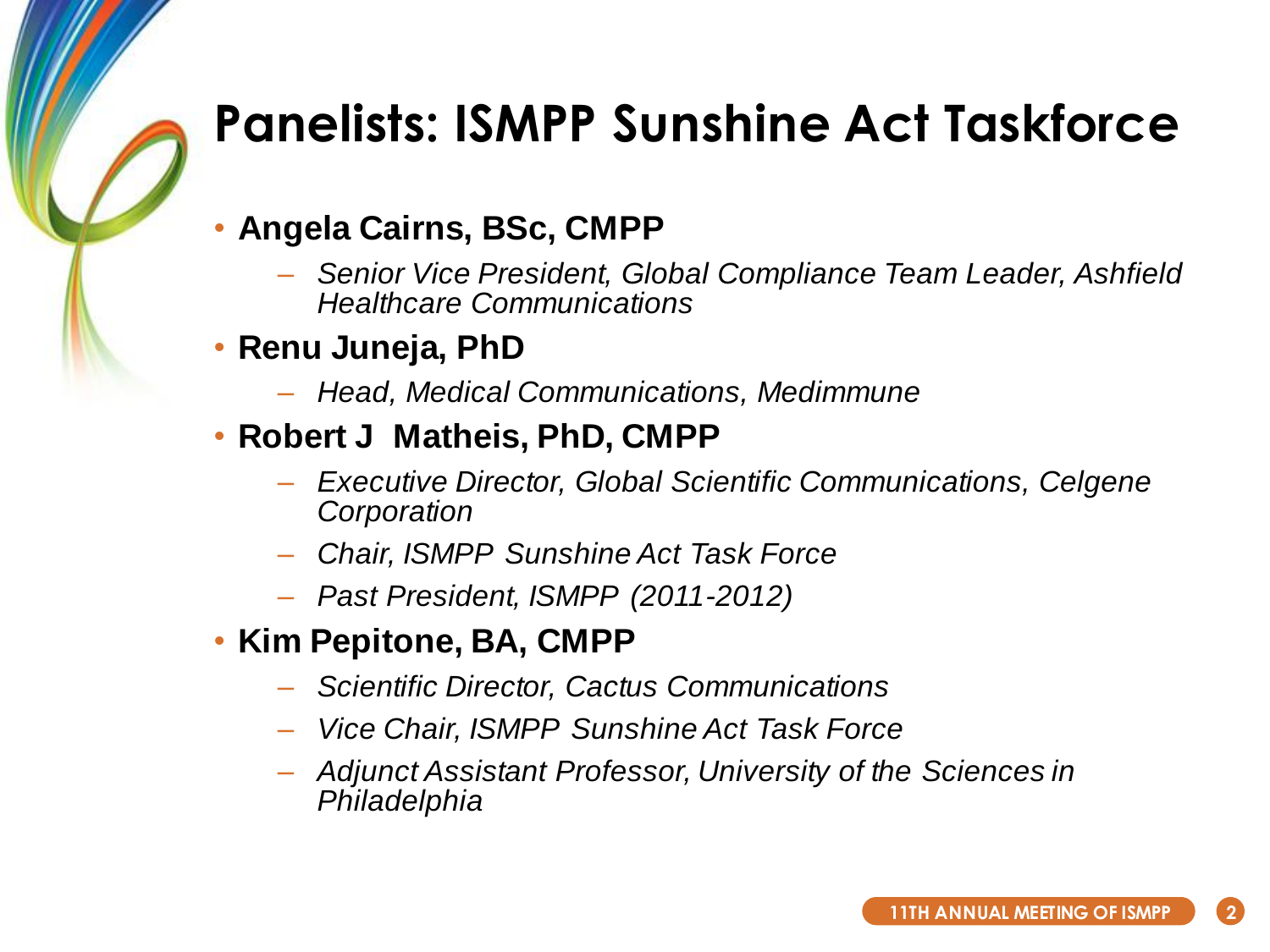

## **Disclaimer**

• The opinions expressed herein are those of the speakers and do not necessarily reflect those of their respective employers or of ISMPP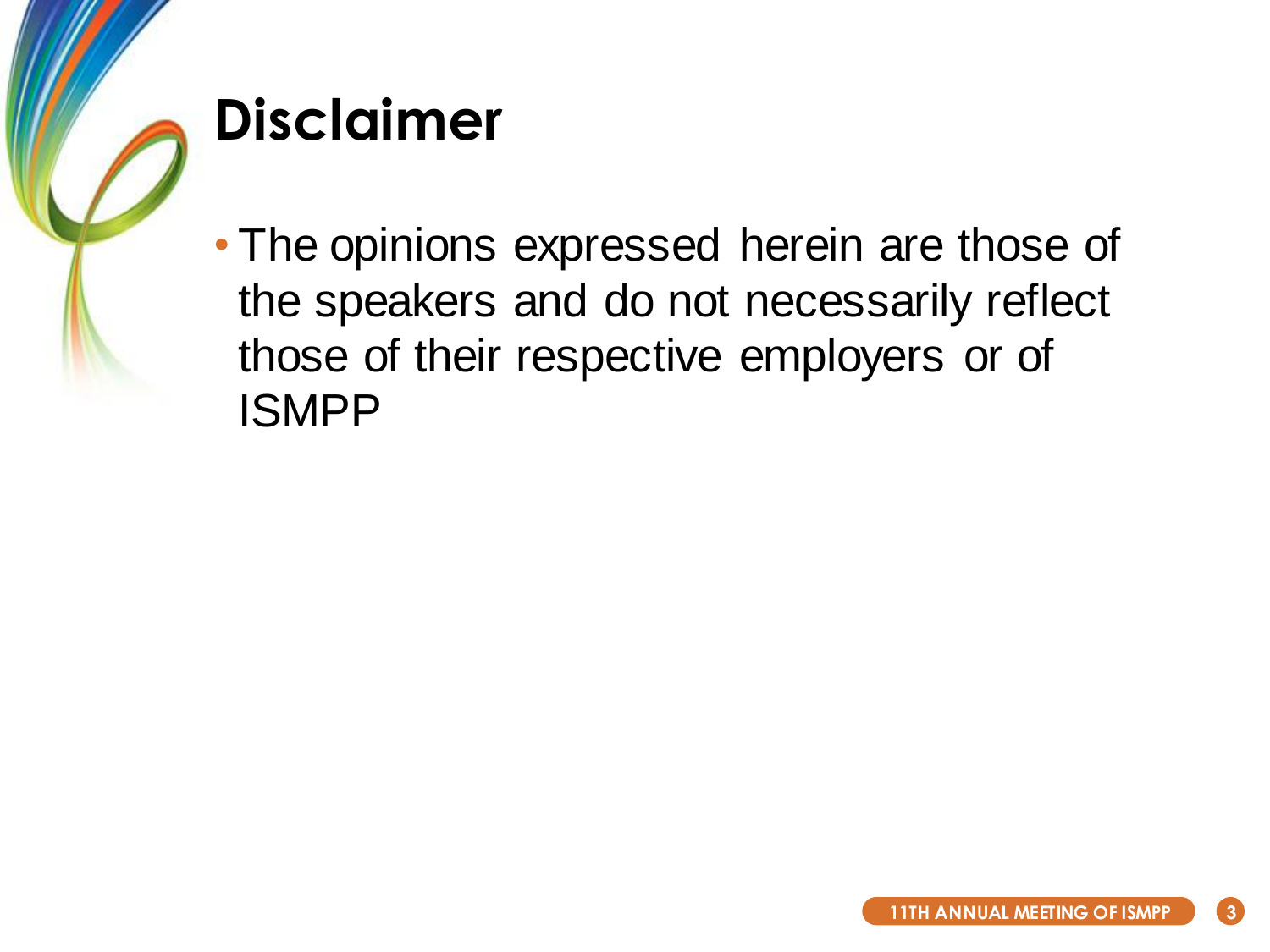# **Three Potential Reporting Scenarios**

| <b>No</b>                                                                                                                                                                                                                      | Yes                                                                                                                                                                                                                           | Maybe                                                                                                              |
|--------------------------------------------------------------------------------------------------------------------------------------------------------------------------------------------------------------------------------|-------------------------------------------------------------------------------------------------------------------------------------------------------------------------------------------------------------------------------|--------------------------------------------------------------------------------------------------------------------|
| <b>Proposed rationale:</b><br>The value is to the<br>applicable<br>manufacturers as it<br>helps them meet ethical<br>obligations to publish<br>their data in a timely<br>manner; there is no<br>value to covered<br>recipients | <b>Proposed rationale:</b><br>There is value to CR<br>authors in the form of<br>support for work that the<br>CRs would have had to<br>either perform or secure<br>for themselves if the AM<br>had not provided the<br>support | <b>Proposed rationale:</b><br>It depends on the<br>circumstance; eg, if the<br>CR approached the AM<br>for support |

Update on Sunshine Act Interpretation, February 2014; http://www.ismpp.org/sunshine-act-task-force2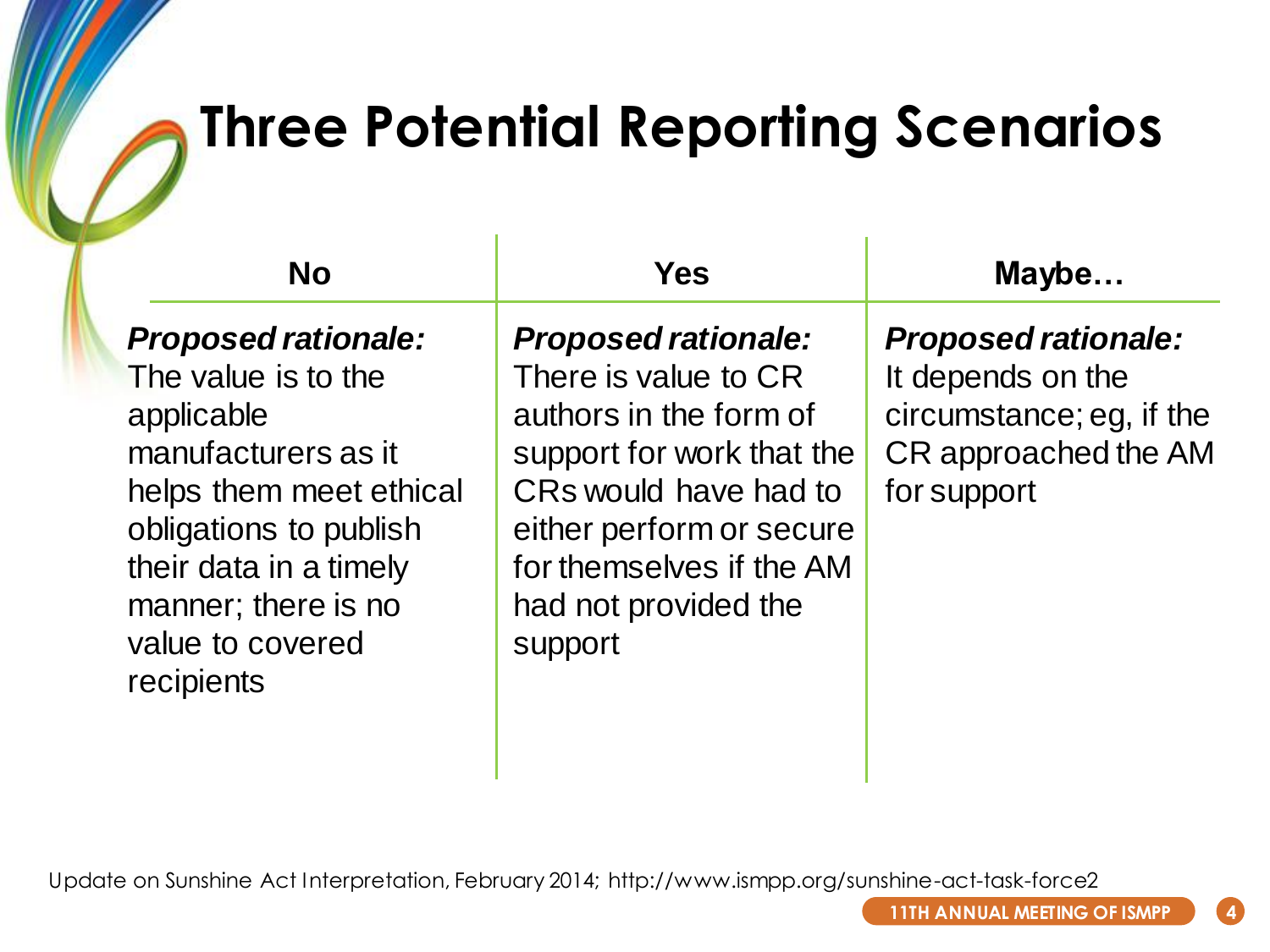# **ISMPP SURVEY APRIL 2015** *SUNSHINE AND AUTHORS: IS THERE AN EFFECT?*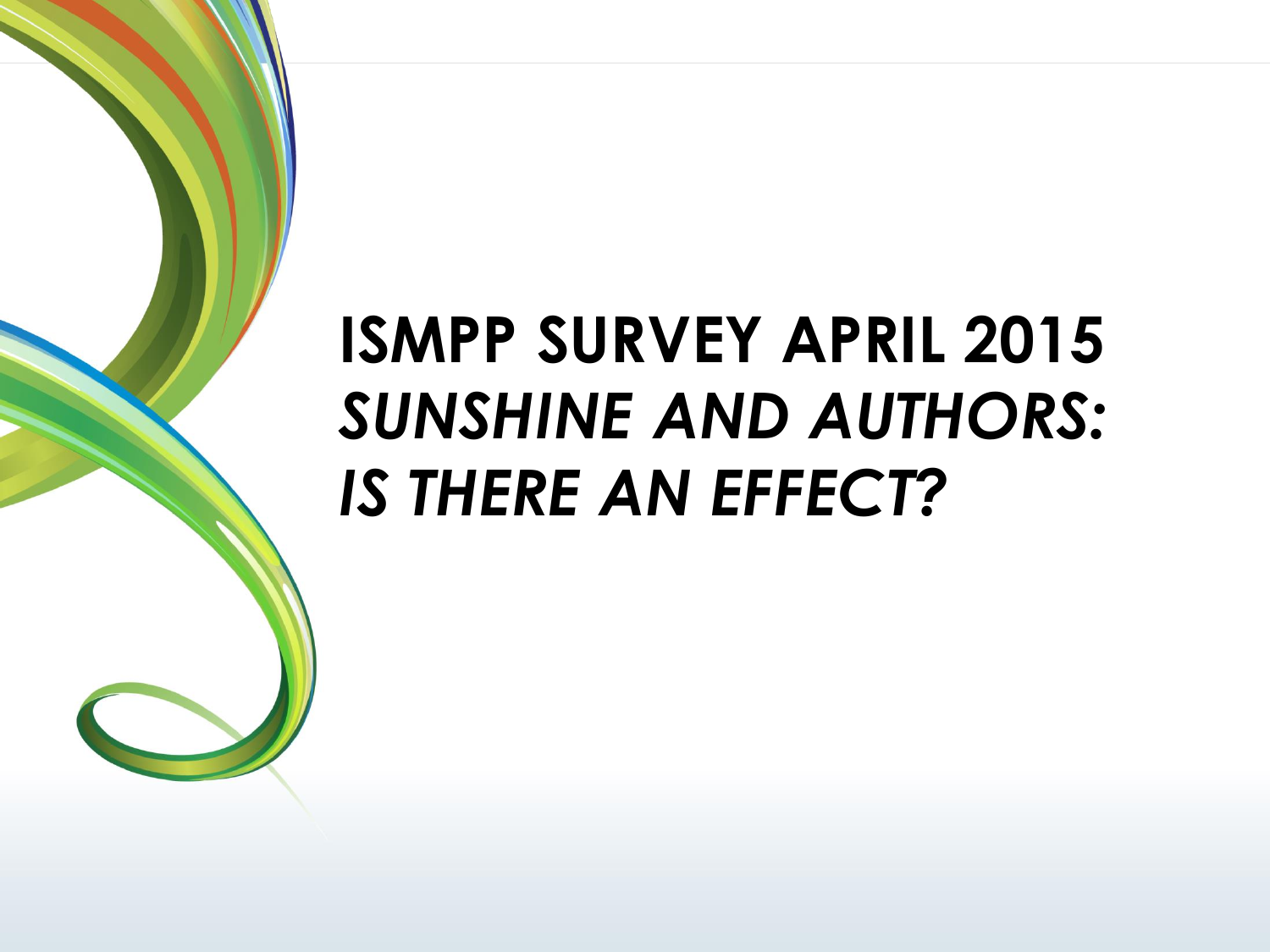# **ISMPP Survey Description**

- 24-question survey
- Distributed to 110 discrete ISMMP members in the position of senior-level medical publication professionals in industry companies
- Conducted via email March-April 2015
- Objective
	- Gain additional understanding of potential impact of Sunshine on authors/publications
- Similar to survey conducted in 2014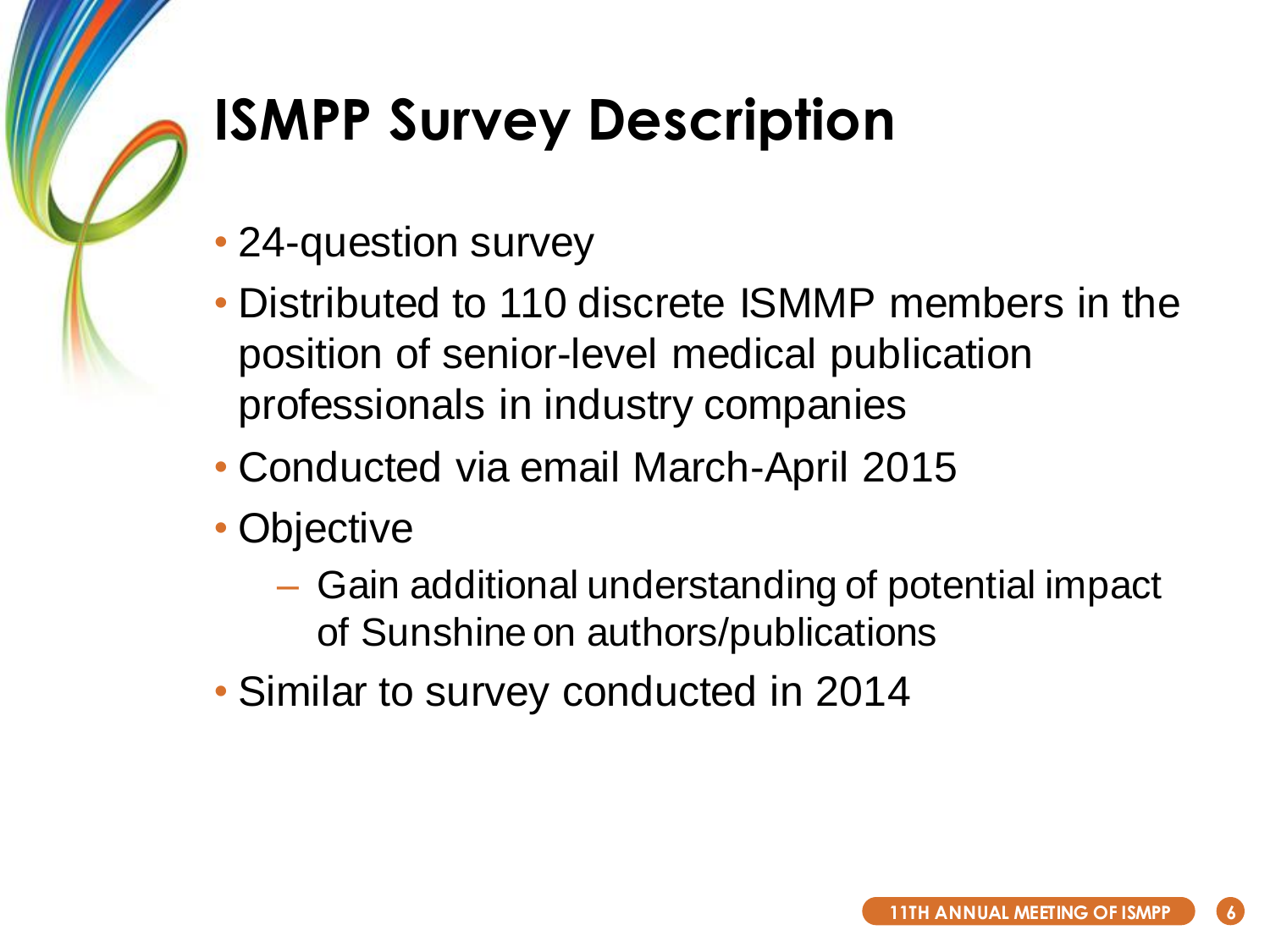

# **ISMPP Survey Results**

- Response rate: 25 (23%)
- Majority global (88%)
- 38% > 50,000 employees
- 52% report publications support as a TOV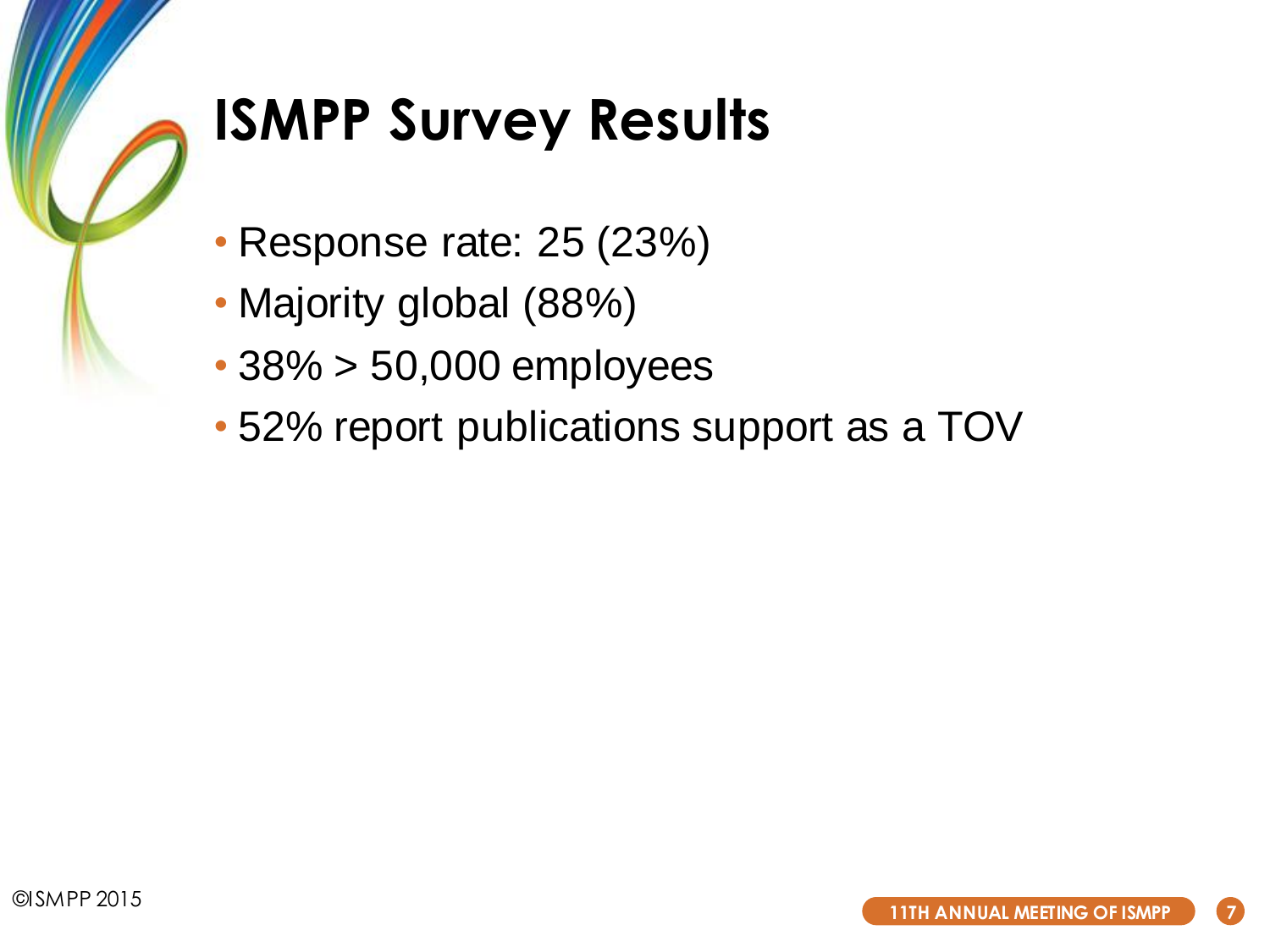## **In YOUR OPINION, should publication support be reported as a TOV?**

- Yes
- No
- Undecided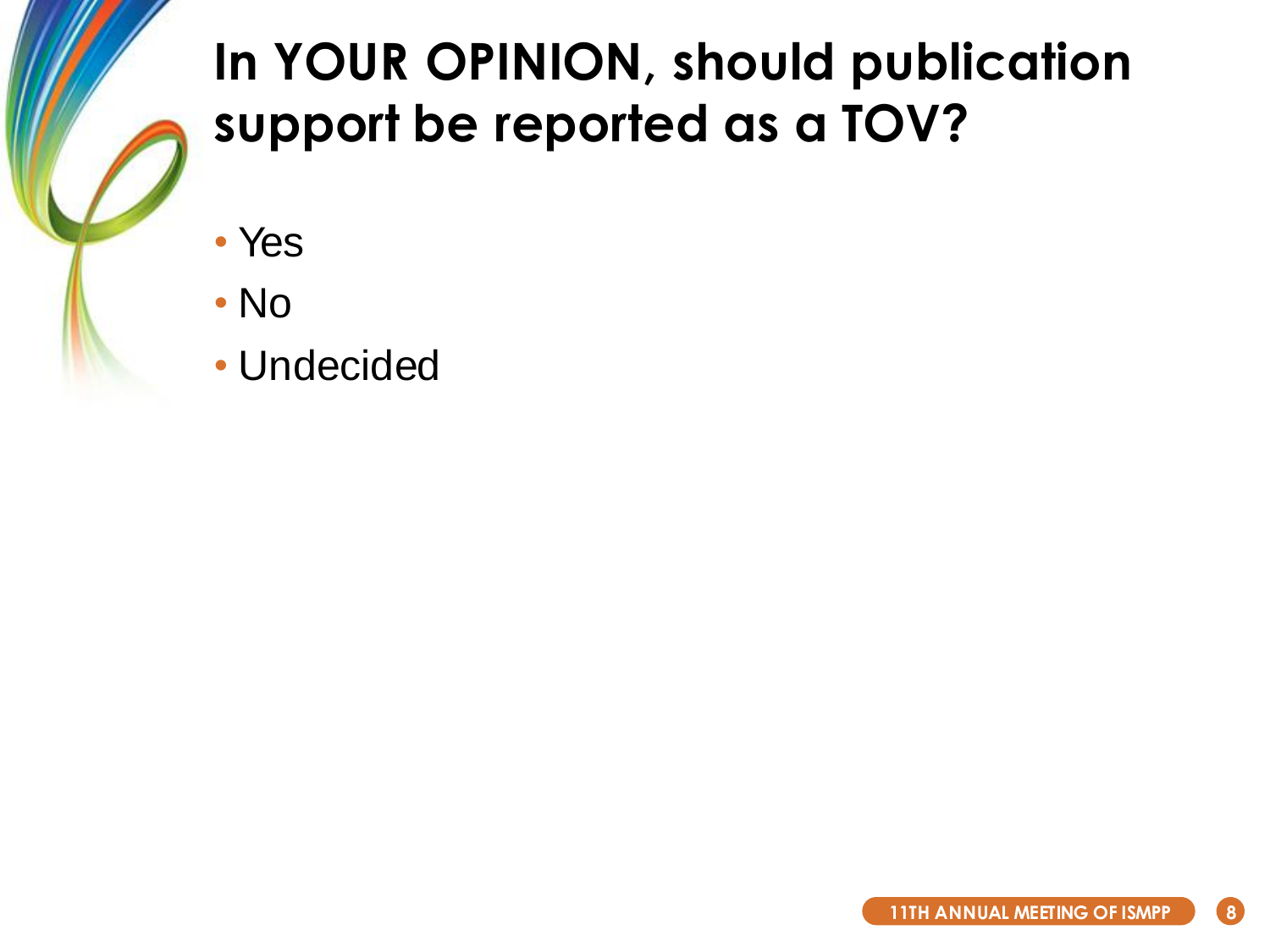#### **Does your company consider publications support a reportable TOV?**



\*Results for all industry respondents who answered this question; blinded survey; likely multiple respondents per company ©ISMPP 2015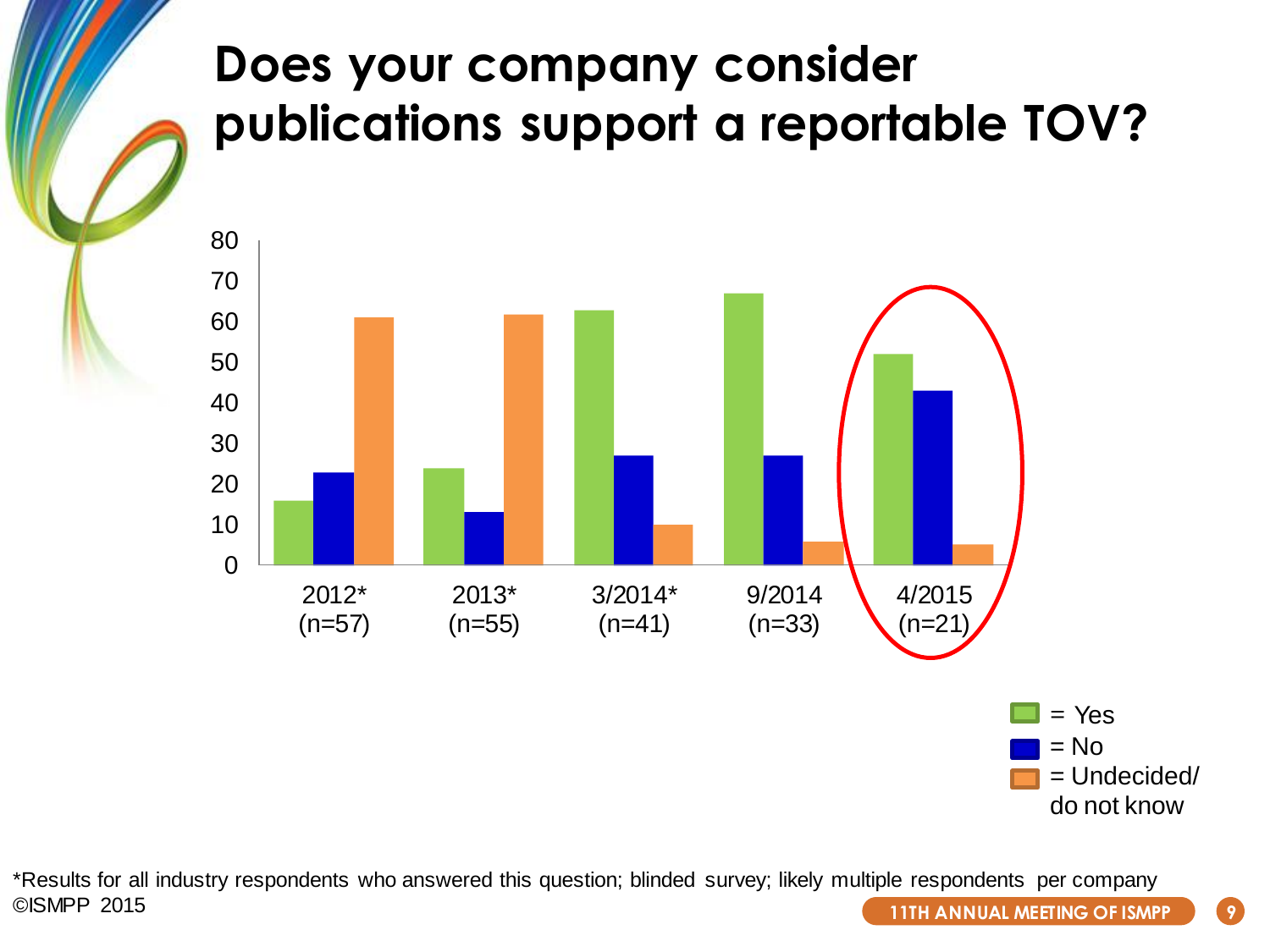### **Has your company's position on reporting changed over time? (n=11)**



'My company is committed to adapting to changes in the everevolving international environment. Medical writing and editorial support are now reported as transfer of values, in agreement with the SUNSHINE ACT and more recently in agreement with EFPIA requirements.'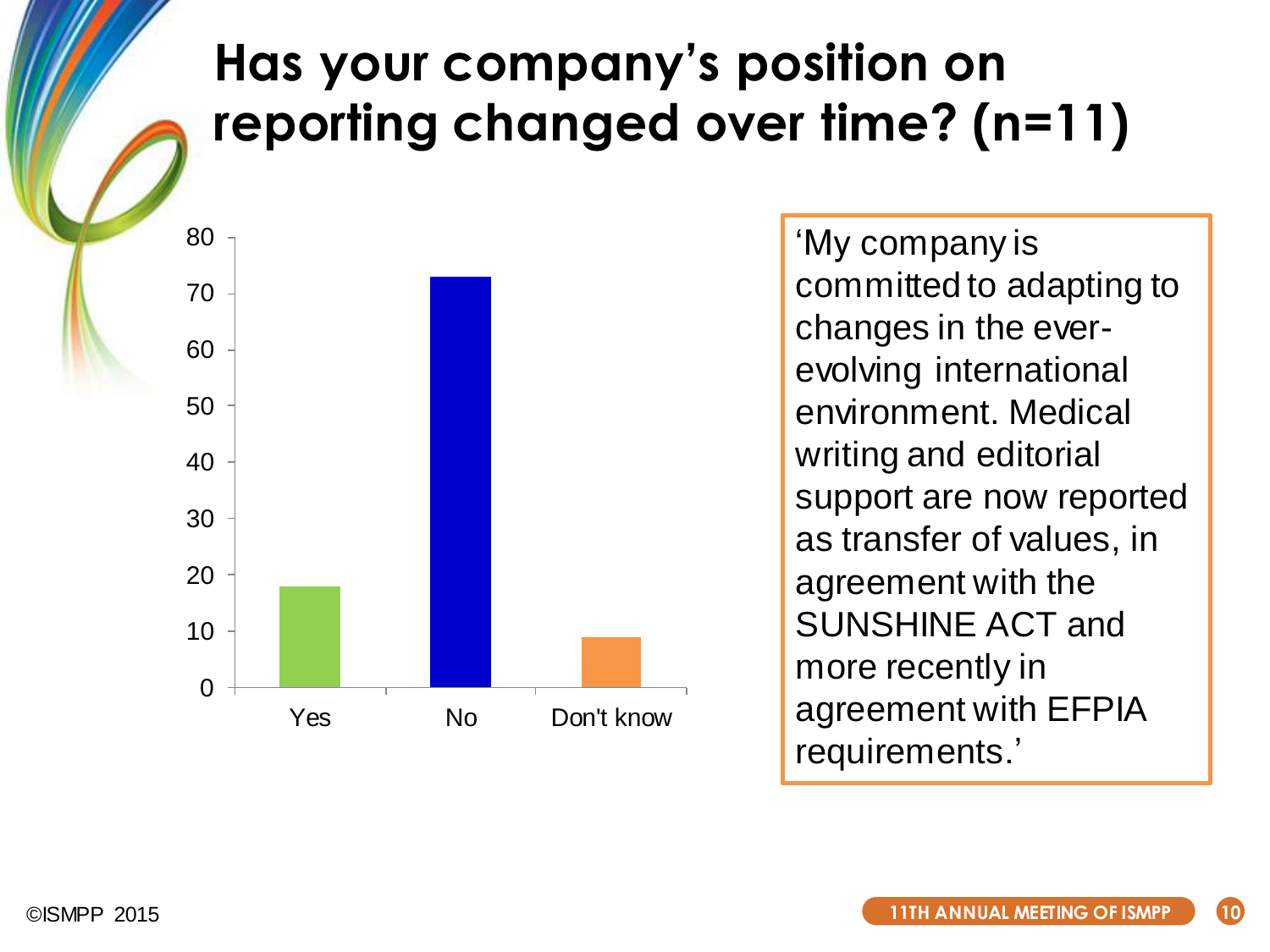**Who in your company was responsible for the decision [to report support as TOV]? (n=11)**



\*Combination of publication leaders, legal and compliance ©ISMPP 2015

**11TH ANNUAL MEETING OF ISMPP 11**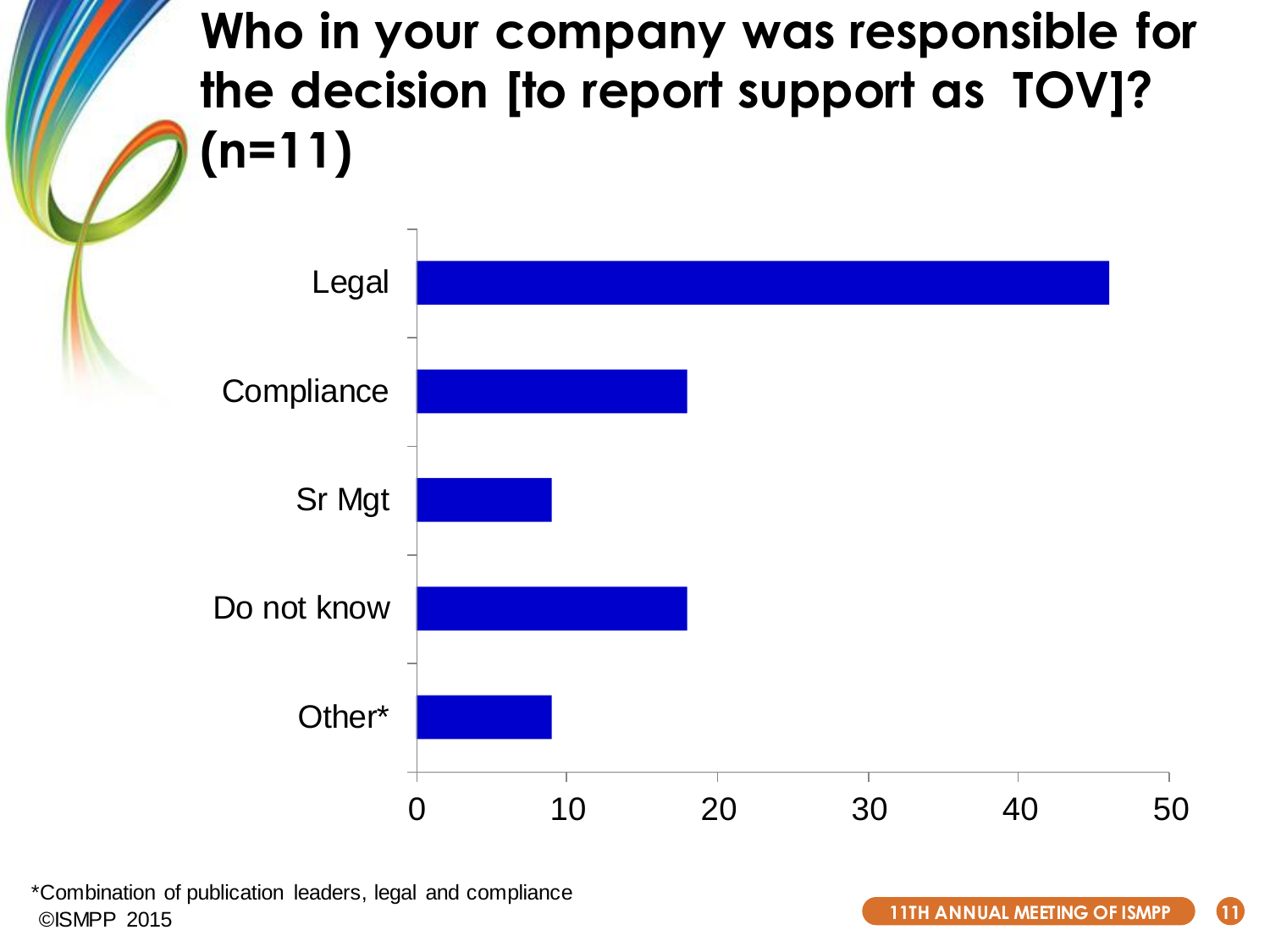**Has your company actively communicated its policy on reporting of publications support to authors? and if yes, by whom? (yes=9; 2=no)**

- If yes, by whom?
	- All 'yes' mentioned member of publication team
		- Publication team lead
		- Combination publication team lead and agency
		- Company authors, study lead, or publication lead, situation dependent
- If yes, how?
	- Body of standard email communication (67%)
	- Company's publication policy (33%)
	- In research agreement (11%)
	- Separate Sunshine communication (11%)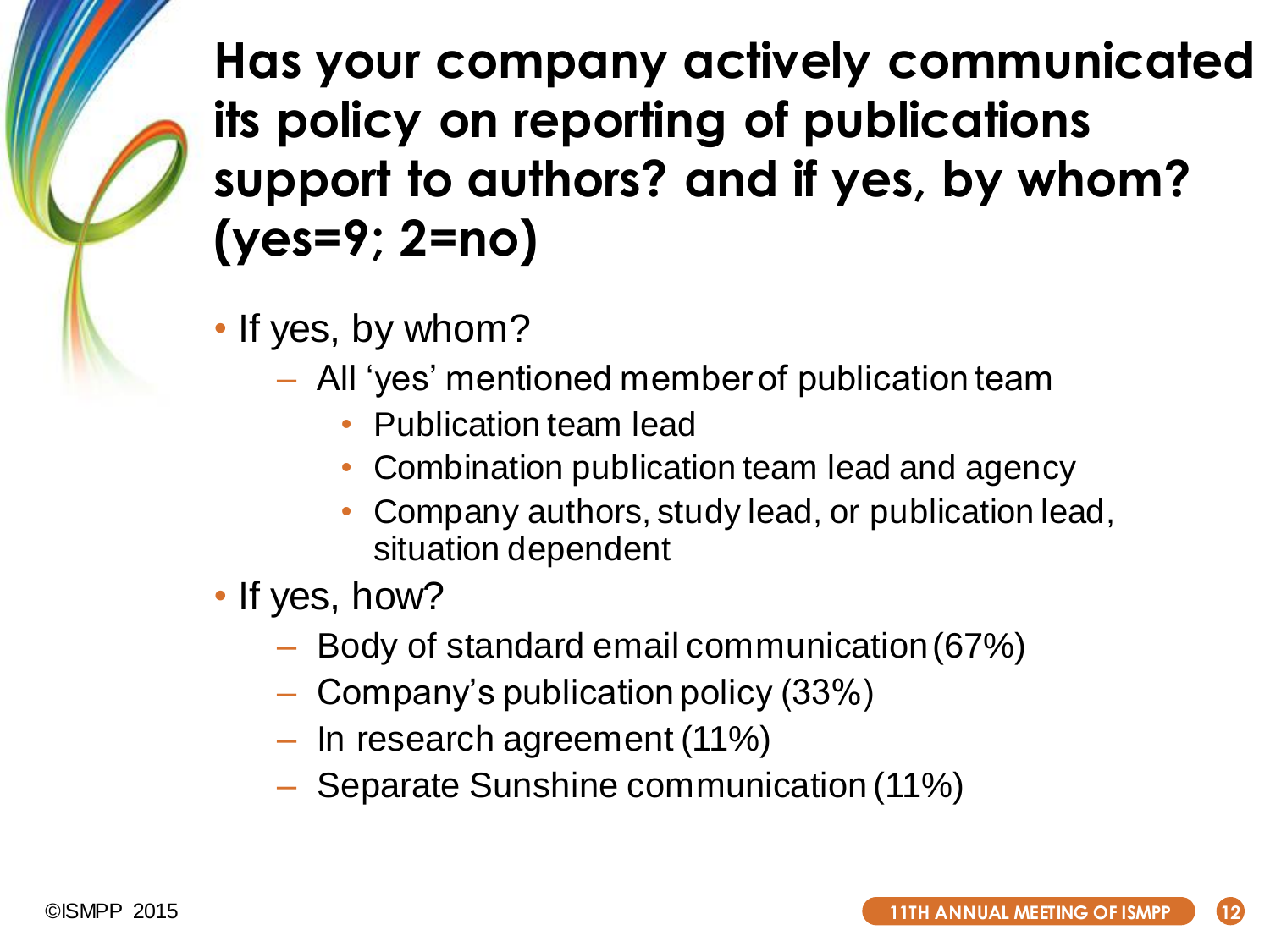#### **What is the scope of reportable TOV and how is it calculated?**



• Roughly 50/50 split on actual cost vs estimated FMV • Results similar to September 2014 survey

©ISMPP 2015 %=>100 due to multiple answers per respondent; \*Includes editorial support and congress and journal fees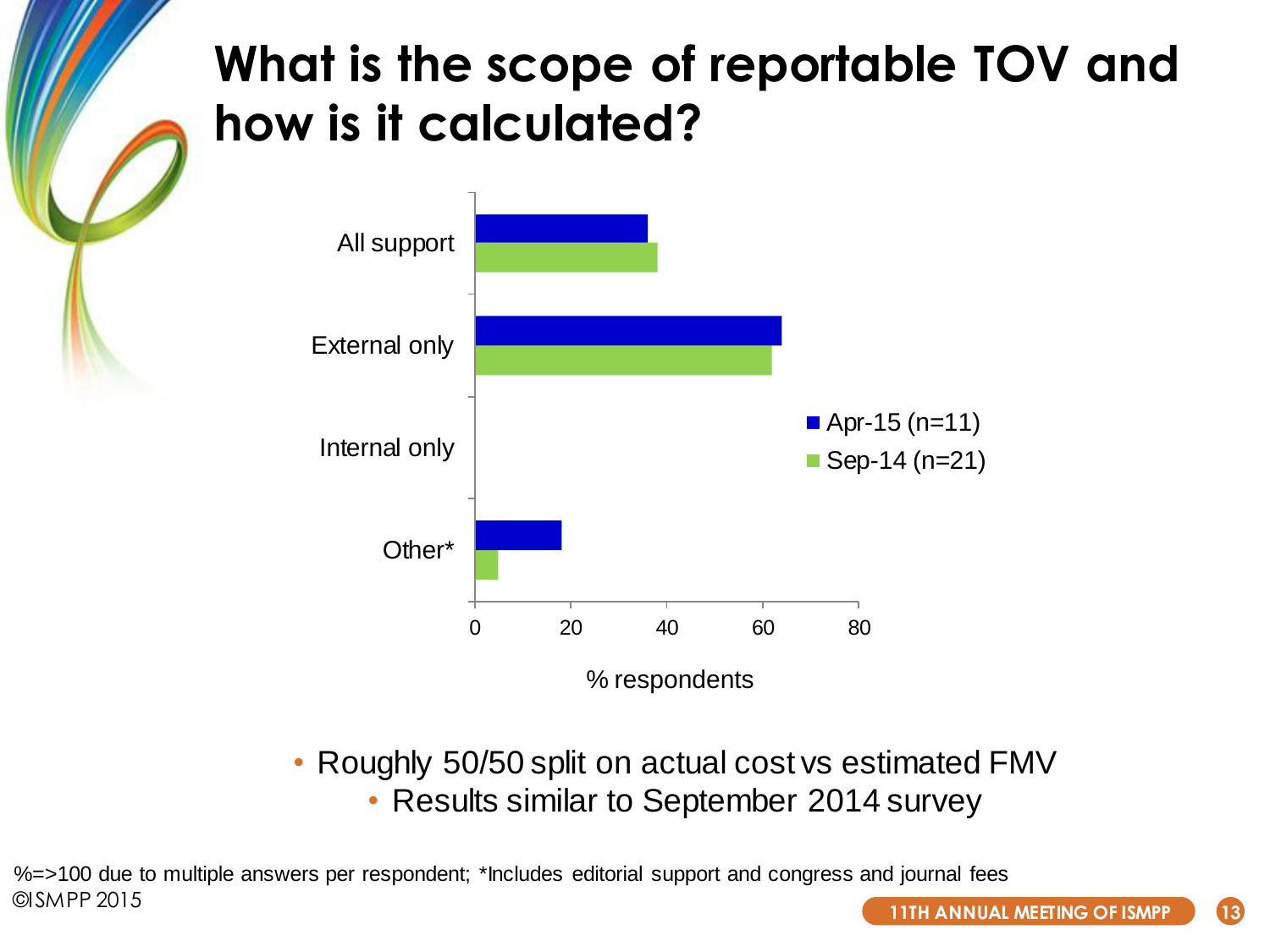

• Majority respondents report review articles under general category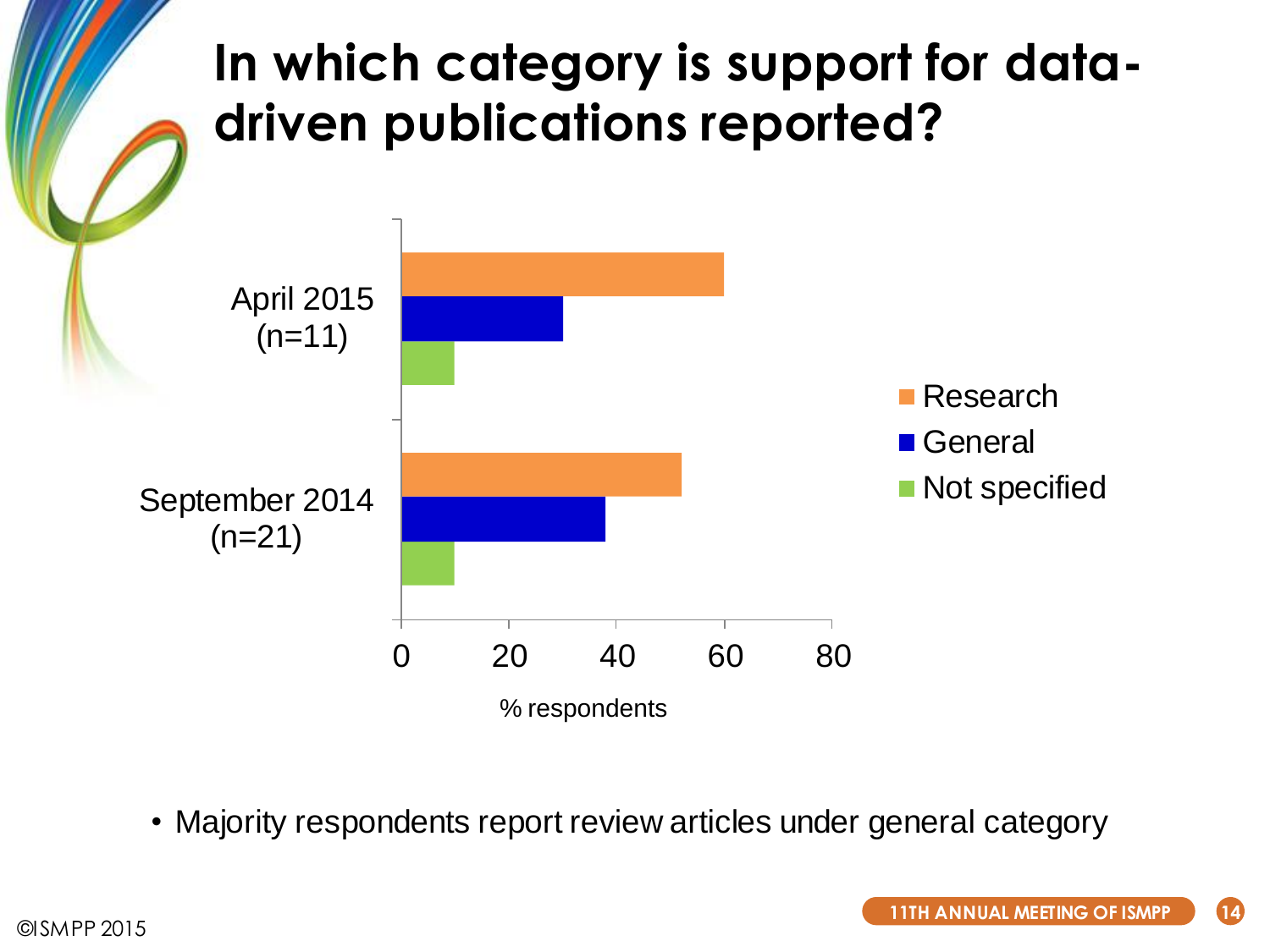#### **What are the main concerns expressed by authors (select all that apply)?**